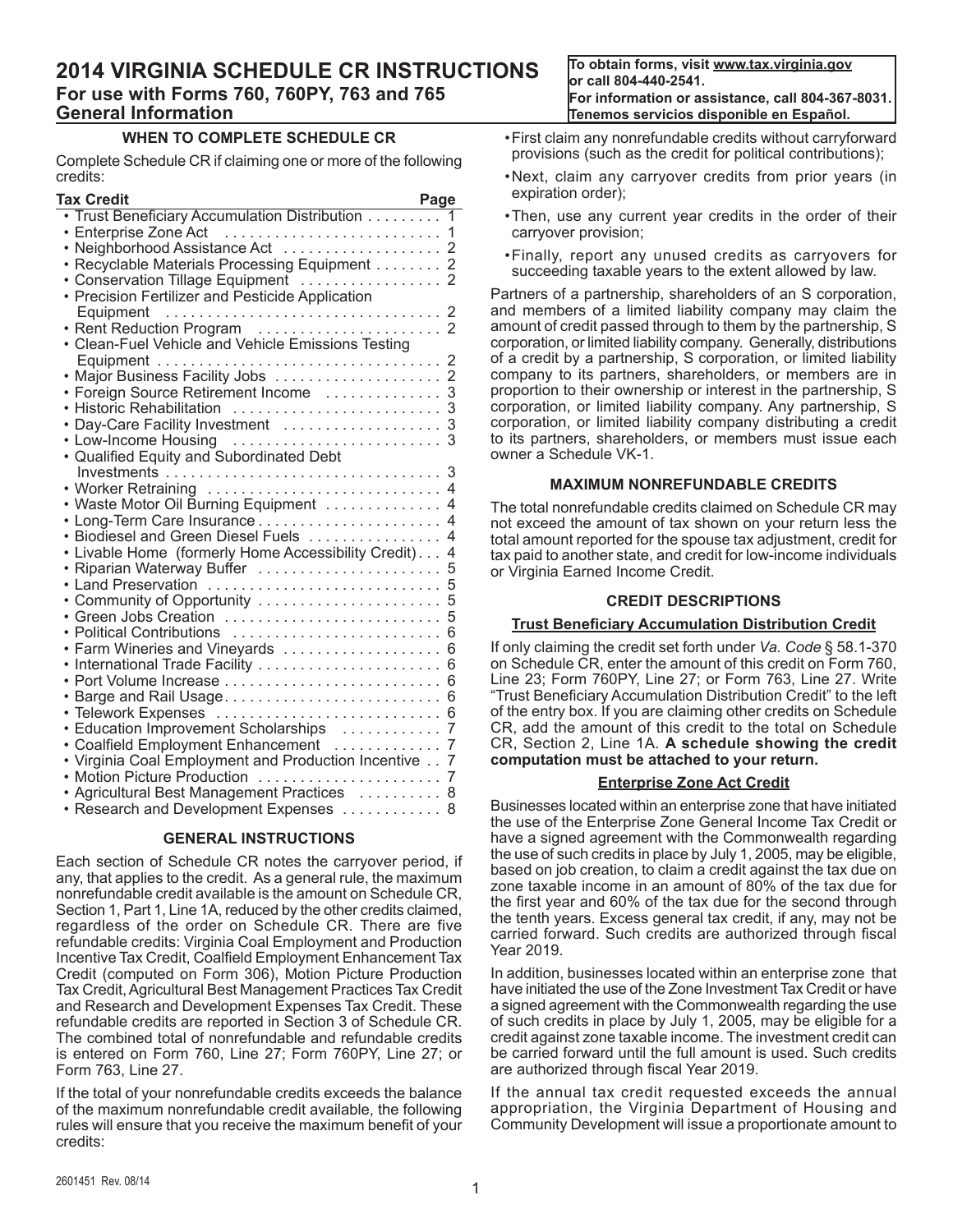each qualified business firm requesting the credits. To claim this credit, complete Form 301 and attach to Schedule CR.

### For qualification forms and additional information, contact: **Virginia Department of Housing and Community Development, Office of Community Revitalization & Development, Main Street Centre, 600 East Main Street, Suite 300, Richmond, VA 23219**, or call **804-371-7030**.

### **Neighborhood Assistance Act Tax Credit**

The Virginia Neighborhood Assistance Act provides tax credits to individuals and businesses that make qualified donations directly to pre-approved Neighborhood Assistance Program organizations whose primary function is to provide educational or other qualified services for the benefit of lowincome families. Individuals may receive a credit for a donation of cash or marketable securities to an eligible organization. Businesses may receive a credit for a donation of money, marketable securities, property, limited professional services or contracting services. Licensed veterinarians, physicians, dentists, nurses, nurse practitioners, physician assistants, chiropractors, optometrists, dental hygienists, pharmacists, professional counselors, clinical social workers, clinical psychologists, marriage and family therapists, and physical therapists who donate their services for an approved clinic may also be eligible for credits. The amount of credit attributable to a partnership or S corporation must be allocated to the partners and shareholders in proportion to their ownership or interest in the partnership or S corporation. Any unused tax credits may be carried forward for the next five taxable years. For a list of approved organizations or additional information, contact the **Virginia Department of Social Services, Neighborhood Assistance Program, 801 E. Main Street, Richmond, VA 23219-3301 or the Virginia Department of Education, P.O. Box 2120, Richmond, VA 23218-2120, Division of Finance and Operations, Attn: Neighborhood Assistance Tax Credit Program for Education.**

# **Recyclable Materials Processing Equipment Credit**

For taxable years beginning on or after January 1, 1999, and before January 1, 2015, an income tax credit may be claimed for purchases made during the taxable year for machinery and equipment used exclusively in or on the premises of manufacturing facilities or plant units which manufacture, process, compound or produce items of tangible personal property from recyclable materials within the Commonwealth for sale. For purposes of determining "purchase price paid," the taxpayer may use the original total capitalized cost of such machinery and equipment, less capitalized interest. The credit is 10% of such expenditures and cannot exceed 40% of the taxpayer's Virginia income tax liability for the year, computed prior to computing the credit.Any amount unused this year may be carried forward for the next 10 taxable years.

The Virginia Department of Environmental Quality (DEQ) administers the certification of all recycling machinery and equipment. To claim this credit, you must have received preapproval from DEQ certifying the equipment. Attach your certified DEQ Form 50-11S along with purchase receipts and invoices for the equipment purchase to the income tax return in order to receive the credit. For additional information on how to qualify for certification, contact the **Department of Environmental Quality, Equipment Certification Officer, P.O. Box 1105, Richmond, VA 23218** or call **804-698-4145.**

### **Conservation Tillage Equipment Credit**

This credit may be claimed by individuals who purchase conservation tillage equipment for the purpose of agricultural production. The tax credit is 25% of conservation tillage equipment expenditures made or \$4,000, whichever is less. The term conservation tillage equipment means no-tillage

planters and drills designed to reduce soil compaction (including guidance systems to control traffic patterns that are designed to minimize soil disturbance), which may be attached to equipment already owned. Any amount unused this year may be carried over to the next 5 taxable years.

Attach a statement to your return showing purchase date, description and credit computation when claiming this credit.

### **Precision Fertilizer and Pesticide Application Equipment Credit**

The Precision Fertilizer and Pesticide Application Equipment Credit is 25% of all expenditures for equipment certified by the Virginia Soil and Water Conservation Board as providing more precise pesticide and fertilizer application or \$3,750, whichever is less. Qualifying individuals must be engaged in agricultural production for market and have in place a nutrient management plan approved by the local Soil and Water Conservation District. Any unused tax credits may be carried forward for the next 5 taxable years.

### **Rent Reduction Program Credit**

This credit expired December 31, 2010. Only carryover credits from prior years are allowed. For additional information, contact: **Brenda Hawkins, Virginia Housing Development Authority, 601 S. Belvidere Street, Richmond, VA 23220- 6504,** or call **804-343-5763**.

### **Clean-Fuel Vehicle and Vehicle Emissions Testing Equipment Credits**

An income tax credit may be claimed for purchases of vehicle emissions testing equipment and clean-fuel vehicles made while you were a Virginia resident.

The Clean-Fuel Vehicle Credit is equal to 10% of the deduction allowed under Internal Revenue Code (IRC) § 179A for purchases of clean-fuel vehicles principally garaged in Virginia or certain refueling property placed in service in Virginia or 10% of the costs used to compute the credit under IRC § 30. The Vehicle Emissions Testing Equipment Credit is 20% of the purchase or lease price paid during the taxable year for equipment certified by the Department of Environmental Quality (DEQ) for vehicle emissions testing within a locality that is required by law to implement an enhanced vehicle emissions inspection program or, after January 1, 1998, within any locality adjacent to those localities required to implement the program.

**Clean-Fuel Vehicle Credit** - You are not required to submit a specific form as part of your tax return to document the purchase of a clean-fuel vehicle. However, you should retain documentation to support your claim for the tax credit because an audit may be conducted to verify any credit claimed under these provisions.

**Vehicle Emissions Testing Equipment Credit** - Attach a copy of the program station agreement from Opus Inspection in which DEQ certifies the equipment as meeting regulation and specification requirements for use in the enhanced vehicle emissions inspection program. For a copy of this program station agreement, contact your Opus Inspection representative. Please contact the DEQ Northern Virginia Regional Office in Woodbridge at 703-583-3900 for additional information. You are not required to submit a specific form for the Vehicle Emissions Testing Equipment Credit.

### **Major Business Facility Job Tax Credit**

Individuals, estates, trusts, corporations, banks, insurance companies and telecommunications companies may claim a Virginia tax credit if the taxpayer creates at least 50 new fulltime jobs in connection with the establishment or expansion of a major business facility, and the company is engaged in a qualifying industry in Virginia. If a taxpayer is located in an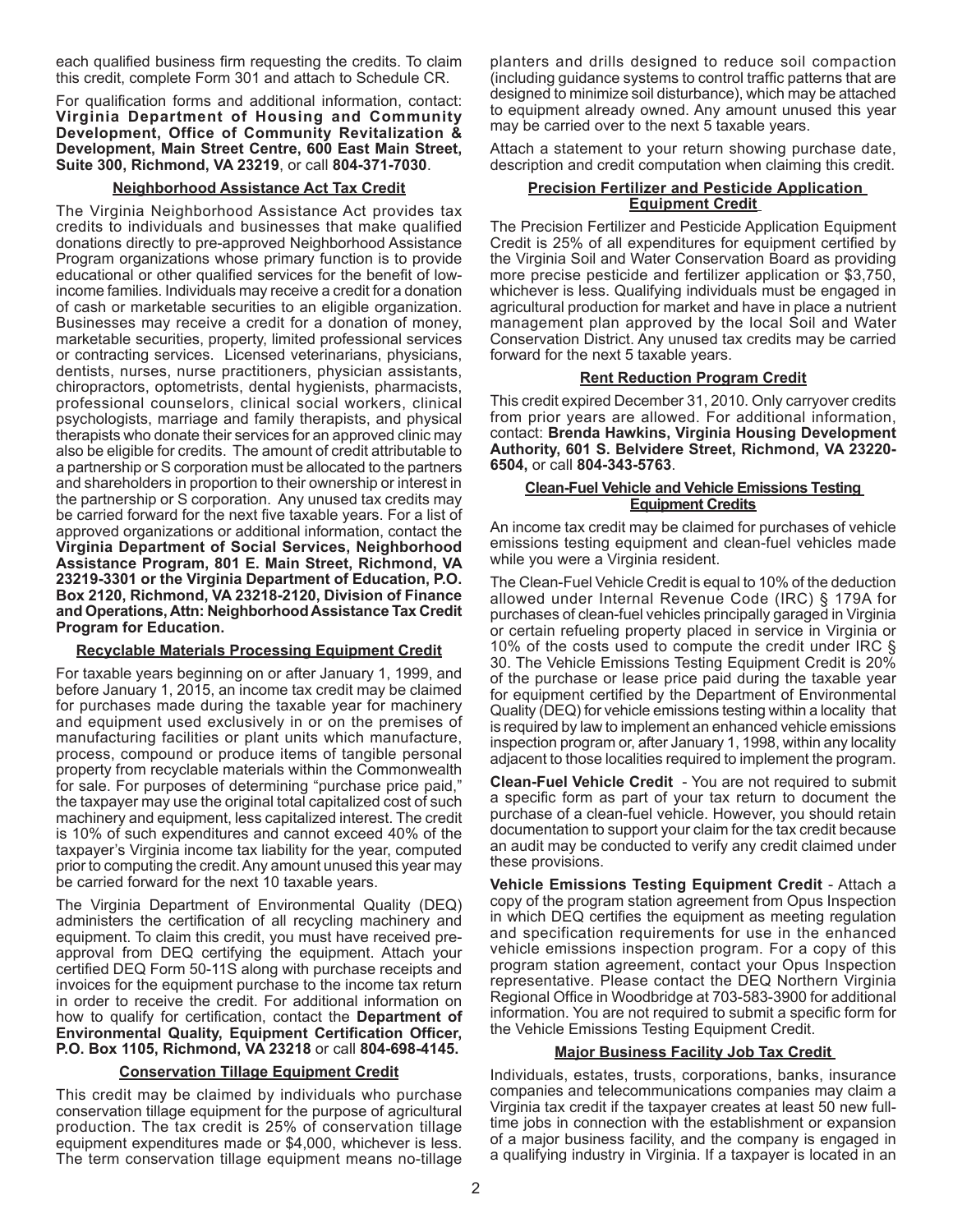enterprise zone or in an economically distressed area (as defined by the Virginia Economic Development Partnership), the threshold is reduced from 50 to 25 new full-time jobs. Credits will be recaptured proportionately if employment decreases during the five years following the initial credit year.

This nonrefundable credit is equal to \$1,000 per qualifying new job in excess of the 50/25 job threshold in enterprise zones or economically distressed areas. This credit is spread ratably over 2 years for taxpayers whose initial credit year begins January 1, 2009, but before January 1, 2015. The credit only applies to facilities where an announcement to expand or establish such a facility was made on or after January 1, 1994. The credit must be claimed ratably beginning with the taxable year following the year in which the facility is established or expanded, or the new qualifying jobs are added. Unused credits may be carried forward for the next 10 taxable years. A qualified business firm receiving an Enterprise Zone Job Creation Grant under *Va. Code* § 59.1-547 shall not be eligible to receive a Major Business Facility Job Tax Credit for any job used to qualify for the Enterprise Zone Job Creation Grant.

To apply for this credit, complete **Form 304**.All applications must be submitted to the **Department of Taxation, Tax Credit Unit, P.O. Box 715, Richmond, VA 23218-0715** 90 days prior to the due date of your return. A letter will be sent to certify the credit. To claim this credit, complete Section 1, Part 9 of Schedule CR.

# **Foreign Source Retirement Income Tax Credit**

A credit is available to Virginia residents who paid income tax to a foreign country on pension or retirement income derived from past employment in a foreign country, provided that such income is included in Virginia taxable income for the taxable year. For purposes of computing the credit, the foreign currency must be converted to U.S. dollars using the prevailing exchange rate that most nearly reflects the value of the currency at the time the taxes were actually paid to the foreign country. *If you filed separately in the foreign country, but are filing jointly in Virginia, enter only the Virginia taxable income attributable to the filer whose income was taxed by the foreign country.* For the purposes of this credit, United States territories are considered foreign countries.Any foreign country that does not qualify for the federal tax credit (under IRC § 901(j)) does not qualify for this Virginia credit. To claim this credit, complete Schedule CR and attach a copy of the return filed in the foreign country or other proof of tax payment to the foreign country.

# **Historic Rehabilitation Tax Credit**

Individuals, estates, partnerships, trusts or corporations incurring eligible expenses in the rehabilitation of a certified historic structure are entitled to claim a credit against individual income tax, fiduciary income tax, corporation income tax, the bank franchise tax, and taxes imposed against insurance companies and utility companies. The credit is equal to 25% of eligible rehabilitation expenses for projects completed in the 2000 taxable year and thereafter. To qualify for this credit, the cost of the rehabilitation must equal at least 50% (25% if the building is an owner-occupied residence) of the assessed value of the building for local real estate tax purposes in the year preceding the start of the rehabilitation. The rehabilitation work must be certified by the Virginia Department of Historic Resources as consistent with the Secretary of the Interior's Standards for Rehabilitation. Any unused credit may be carried forward for 10 years. Applications for certification may be obtained by contacting the **Virginia Department of Historic Resources, 2801 Kensington Avenue, Richmond, VA 23221, 804-367-2323,** or visiting **www.dhr.virginia.gov.** 

### **Day-Care Facility Investment Tax Credit**

This credit expired December 31, 2013, and no credits may be claimed for taxable years beginning after that date. Only carryover credits from prior years are allowed. For additional information, contact the **Department of Taxation, Tax Credit Unit, P. O. Box 715, Richmond, VA 23218-0715**, or call **804- 786-2992**.

# **Low-Income Housing Tax Credit**

As of June 30, 2010, the Board of Housing and Community Development stopped approving Low-Income Housing Credits. Only carryover credits from prior years are allowed. For additional information, contact the **Department of Housing and Community Development** at **804-371-7000**.

### **Qualified Equity and Subordinated Debt Investments Credit**

Taxpayers making a "qualified investment" in the form of equity or subordinated debt in a "qualified business" may be eligible for this credit. Businesses may apply for designation as a qualified business using **Form QBA**. The qualification is **valid** only for the calendar year of the application. Therefore, the business needs to reapply each year for qualification. To qualify, the business must meet the following criteria: (1) have annual gross revenues of no more than \$3 million in its most recent fiscal year, (2) have its principal office or facility in the Commonwealth, (3) be engaged in business primarily in or having substantially all of its production in the Commonwealth and (4) have not obtained during its existence more than \$3 million in aggregate gross cash proceeds from the issuance of its equity or debt investments (not including commercial loans from chartered banking or savings and loan institutions).

Taxpayers may claim a credit equal to 50% of the qualified business investments made during the taxable year. For the 2014 taxable year, the total amount of credit approved may not exceed \$5 million. One-half of this amount must be allocated to commercialization investments and the other half is available for all other qualifying investments. If credit applications for either half exceed the allowed amount, the credits for that half will be prorated. However, if credit applications for either half are less than the allowed amount, the balance will be available for allocation to the other type of credit. The total amount of credit that may be used per taxpayer per taxable year may not exceed \$50,000. This credit is nonrefundable; however, any unused tax credits may be carried forward for the next 15 years. Equity and debt investments held in connection with a qualified business investment must be held by the investor for at least 3 full calendar years following the calendar year for which the credit is allocated, except in certain instances. If the holding period is not met, the unused credit amount will be forfeited, and an assessment will be issued for the amount used to which shall be added interest, computed at the rate of one percent per month, compounded monthly from the date the tax credits were claimed.

Taxpayers cannot receive a grant from the Small Business Investment Grant Fund and claim the Qualified Equity and Subordinated Debt Investments Tax Credit for the same investment.

This credit requires **pre-approval** by the **Department of Taxation.** Investors must apply to the Department by April 1 of the year following the year the investment was made using **Form EDC. Taxpayers filing Form EDC after April 1 will be denied this credit.** All approved investors filing a timely **Form EDC** will be notified of the allowable credit by June 30. Since the tax return of most individuals is due May 1, most investors will need to file a return on extension or amend their original return to claim the credit.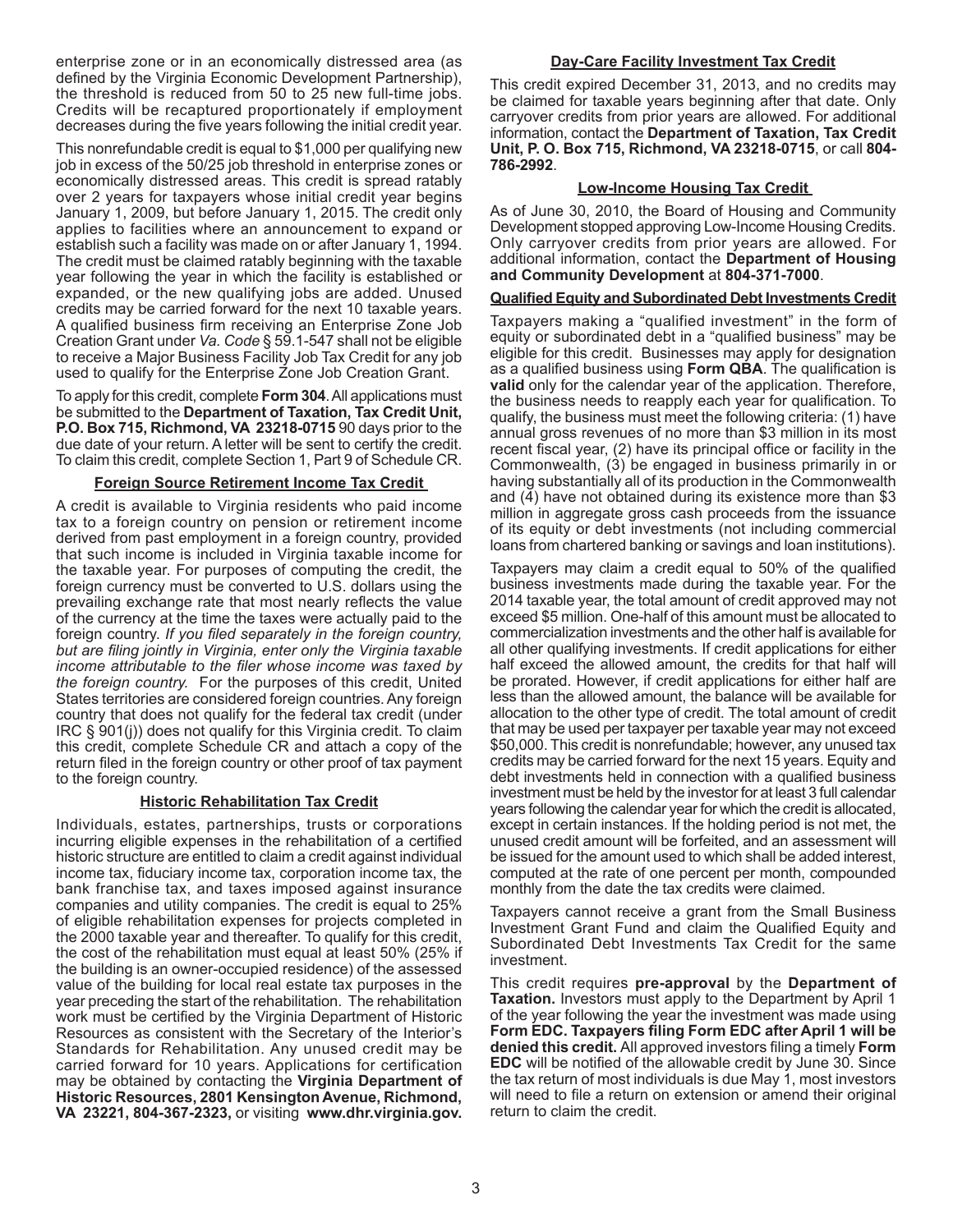Pass-Through Entities must file **Form PTE** with the Department of Taxation at least 60 days before filing their income tax return. A copy of the certification letter from the Department is a required attachment to **Form PTE**.

Visit the Department's website at **www.tax.virginia.gov** to obtain **Form QBA, Form EDC** and **Form PTE.** Information on the application process is also available from the **Virginia Department of Taxation, Tax Credit Unit, P. O. Box 715, Richmond, VA 23218-0715,** or call **804-786-2992.**

### **Worker Retraining Tax Credit**

This credit allows an employer to claim a tax credit for the training costs of providing eligible worker retraining to qualified employees. "Eligible worker retraining" includes noncredit courses that are approved by the Department of Business Assistance (DBA) and that are provided by any of the Commonwealth's community colleges or a private school. Eligible worker retraining programs also include courses (both credit and noncredit) undertaken through an apprenticeship agreement approved by the Virginia Apprenticeship Council. The credit is 30% of all expenditures paid or incurred by the employer during the taxable year, subject to certain limitations. For taxable years beginning prior to January 1, 2013, if the eligible worker retraining consists of courses conducted at a private school, the credit cannot exceed \$100 per qualified employee annually. For taxable years beginning on or after January 1, 2013, if the eligible worker retraining consists of courses conducted at a private school, the credit cannot exceed \$200 per qualified employee annually, or \$300 per qualified employee annually if the eligible training includes retraining in a STEM or STEAM discipline. ASTEM or STEAM discipline is defined as a science, technology, engineering, mathematics or applied mathematics related discipline, as determined by DBA, and includes a health care related discipline.

Employers must apply for certification of the amount of allowable credit using **Form WRC**, Worker Retraining Tax Credit, by April 1 of the year following the year in which the training expenses were paid or incurred, before claiming the credit on their income tax return.All approved businesses filing a timely **Form WRC** will be notified of their allowable credit by June 30. The maximum Worker Retraining Credits granted to all employers is limited to \$2,500,000 annually. If the total credits approved exceed this amount, each will be prorated. The credit is allowable against individual income tax, fiduciary income tax, corporation income tax and the bank franchise tax. The credit is also allowable against taxes imposed upon insurance companies and utility companies (under *Va. Code* §§ 58.1-2500 et seq. and 58.1-2620 et seq.). This credit is nonrefundable, but excess credit may be carried forward for the next 3 taxable years. To claim this credit, complete Section 1, Part 16 of Schedule CR. For information on pre-approved apprenticeship programs, contact the **Virginia Department of Labor and Industry** at **804-225-4362.** For information on noncredit course approval, contact: **Virginia Department of Small Business and Supplier Diversity, 1111 East Main Street, Suite 300, Richmond, VA 23219** or call **(804) 786- 6585.**

# **Waste Motor Oil Burning Equipment Credit**

A business that operates a business facility in Virginia that accepts waste motor oil from the public is allowed a tax credit equal to 50% of the purchase price paid for equipment during the taxable year, provided that the equipment is used exclusively for burning waste motor oil at the business facility. The total credit allowed per taxpayer per taxable year is limited to \$5,000. Taxpayers successfully applying for equipment certification with the Department of Environmental Quality

by filing Form DEQ 50-12 will receive a statement from that agency certifying that the equipment is used for burning waste motor oil. For additional information concerning equipment qualifying for this credit or to apply for tax credit certification, contact: **Virginia Department of Environmental Quality, Attention: Equipment Certification Officer, P. O. Box 1105, Richmond, VA 23218,** or call **804-698-4145.**

# **Long-Term Care Insurance Tax Credit**

This credit expired December 31, 2013, and no credits may be claimed for taxable years beginning after that date. Only carryover credits from prior years are allowed. For more information, contact: **Virginia Department of Taxation, Tax Credit Unit, P.O. Box 715, Richmond, VA 23218-0715,** or call **804-786-2992.**

# **Biodiesel and Green Diesel Fuels Tax Credit**

Beginning on January 1, 2008, a credit is available for Virginia biodiesel and green diesel fuel producers who produce up to 2 million gallons of fuel per year. This credit is only available during the first 3 years of production.

**Form BFC** is used to apply to the Virginia Department of Taxation for a Biodiesel and Green Diesel Fuels Tax Credit after the Department of Mines, Minerals, and Energy has certified that you have satisfied all the requirements of *Va. Code* § 58.1-439.12:02.

The amount of the credit is \$0.01 per gallon, not to exceed \$5,000 annually. Any credit not used for the taxable year may be carried over to the next 3 taxable years. The amount of the credit allowed cannot exceed the tax liability for the tax year the credit is being claimed.

The amount of the credit attributable to a partnership, electing small business corporation (S corporation), or limited liability company must be allocated to the individual partners, shareholders, or members in proportion to their ownership or interest within the business entity using **Form PTE**.

The credit may be transferred to another taxpayer. The transfer of the credit must be completed before the end of a tax year in order to use the credit for that tax year. For more information, contact: **Virginia Department of Taxation, Tax Credit Unit, P.O. Box 715, Richmond, VA 23218-0715,** or call **804-786-2992.**

# **Livable Home Tax Credit**

Individuals or licensed contractors may be eligible for an income tax credit of up to \$5,000 for the purchase or construction of a new accessible residence or up to 50% of the cost of retrofitting activities on an existing residence, not to exceed \$5,000. Any tax credit that exceeds the eligible individual's or licensed contractor's tax liability may be carried forward for up to 7 years. If the total amount of tax credits issued under this program exceeds \$1 million in a fiscal year, Virginia Department of Housing and Community Development (DHCD) will prorate the amount of credits among the eligible applicants. Individuals or licensed contractors must obtain pre-approval before claiming the credit on their income tax returns. Applications are to be filed with the DHCD by February 28 of the year following the year in which the purchase/construction or retrofitting was completed. Documentation must be submitted with the application. Enter any carryforward amount of the Livable Home Tax Credit in Section 1, Part 20, Line B of Schedule CR. For more information, contact: **Virginia Department of Housing and Community Development, Special Needs Housing, Main Street Centre, 600 East Main Street, Suite 300, Richmond, VA 23219,** or call **804-371-7124.**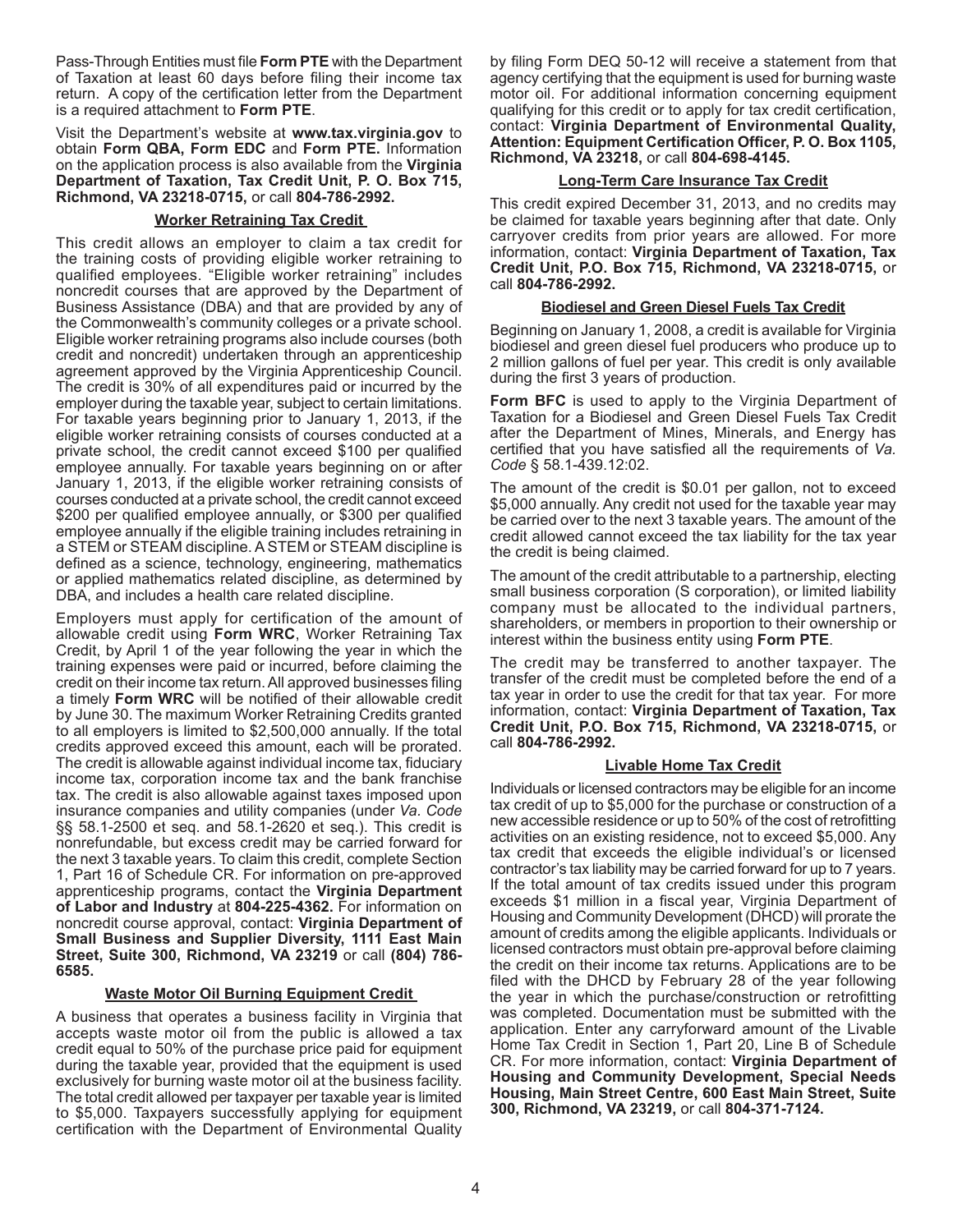# **Riparian Forest Buffer Protection for Waterways Tax Credit**

Individuals, trusts and corporations may qualify for an income tax credit of 25% of the value of the timber on land designated as a riparian buffer for a waterway. The credit may not exceed \$17,500 or the total amount of tax, whichever is less. To apply for this credit, file Department of Forestry (DOF) Form 179 with DOF or apply online at **www.dof.virginia.gov**.

A riparian buffer is a wooded area of land adjacent to a waterway on which timber may be harvested. In order to receive the credit, the owner of such land must refrain from harvesting more than 50% of the timber from tracts designated as riparian buffers. The buffer must be at least 35 feet wide and no more than 300 feet. There must also be a Forest Stewardship Plan and annual certification of compliance for each tract. The buffer must remain in place for at least 15 years. The land that is the subject of this credit cannot be the subject of this credit again for 15 years after it was first taken. The credit may be carried over for the succeeding 5 taxable years. For more information, contact: **Virginia Department of Forestry, 900 Natural Resources Dr., Suite 800, Charlottesville, VA 22903,** or call **434-977-6555.** 

### **Land Preservation Tax Credit**

This tax credit is for taxpayers that convey land or interest in land located in Virginia to a public or private agency eligible to hold such land or interests for conservation or preservation purposes. The conveyance must be in perpetuity.

Credits for conveyances made in 2007 and thereafter are equal to 40 percent of the land's fair market value. All fair market valuations must be substantiated by a "qualified appraisal" and prepared by a "qualified appraiser," as those terms are defined under applicable federal law and regulations governing charitable contributions. Generally, the credit limit per taxpayer per taxable year is \$100,000. However, for taxable years 2009, 2010, and 2011, the total amount of credit per taxpayer per taxable year was limited to \$50,000 or the total tax liability, whichever was less. For the 2012 taxable year and thereafter, the credit limit per taxpayer per taxable year is \$100,000. For taxpayers affected by the 2009 and 2010 usage limit, an additional 2-year carryforward will be added to the credit. For taxpayers affected by the 2011 usage limit, an additional 3 years carryforward will be added to the credit. Any unused credit not affected by the usage limits will retain the original carryforward periods (5 years for donations originating prior to January 1, 2007 and 10 years for donations originating on or after January 1, 2007).

Any taxpayer holding a Land Preservation Tax Credit that originated on or after January 1, 2002, may transfer unused but otherwise allowable credit for use by another taxpayer on Virginia income tax returns. Transfers and pass-through allocations derived from donations recorded on or after January 1, 2007, are subject to a fee. See Schedule A of Form LPC-1 or Form LPC-2 for further information.

If this credit is taken, then for the next 3 years taxpayers cannot take a subtraction for the gain on the sale of land or easements dedicated to open-space use. A subtraction is allowed for any gain or income recognized by a taxpayer on the application of a Land Preservation Tax Credit against a Virginia income tax liability, to the extent the gain is included in and not otherwise subtracted from federal adjusted gross income. The transfer of the credit and its application against a tax liability shall not create gain or loss for the transferor or the transferee.

Before claiming the credit, complete and file Form LPC-1 and/or Form LPC-2 with the Department of Taxation at least 90 days before filing your income tax return. Additionally, applicants filing for tax credits of \$1 million or more must apply to the Department of Conservation and Recreation to receive verification of the conservation value. The Department of Taxation will issue a letter acknowledging the amount of the credit. For assistance, contact the **Virginia Department of Taxation, Tax Credit Unit, P. O. Box 715, Richmond, VA 23218-0715,** or call **804-786-2992.**

# **Community of Opportunity Tax Credit**

The Community of Opportunity Tax Credit provides Virginia income tax credits to landlords with qualified housing units located in census tracts with poverty rates of less than ten percent in the Richmond Metropolitan Statistical Area who participate in the Housing Choice Voucher program.

The amount of tax credit for an eligible property is equal to 10% of the annual fair market rent for that specific unit and prorated when units are qualified for less than the full tax year. Prorations are based on full calendar months.Alandlord may receive tax credits on one or more units within the same taxable year. Credits taken for any 1 tax year cannot exceed the tax liability for that year. Credits not taken for the year for which they are allocated may be carried forward, but cannot be carried forward for more than 5 years.

Should eligible applications received by the March 1 deadline exceed the annual appropriation, tax credits will be prorated based on the total amount of qualified requests received and the total amount of credits available. If the annual appropriation for tax credits is not fully allocated based on qualified applications received by the March 1 deadline, the remaining balance will be allocated on a first-come, first-served basis. Unused balances will not be allocated more than 3 years after the taxable year in which they were first made available.

Credits granted to a partnership, limited liability company, or electing small business corporation (S corporation) shall be allocated to the individual partners, members, or shareholders in proportion to their ownership or interest in such business entity. The landlord must assume responsibility for distributing credits in this manner. No person shall be allowed a tax credit under *Va. Code* § 58.1-339.9 (Rent Reductions Tax Credit) and the Community of Opportunity Tax Credit tax credit for the rental of the same dwelling unit in a taxable year.

For additional information, please contact: **Virginia Department of Housing and Community Development, Main Street Centre, 600 East Main Street, Suite 300, Richmond VA 23219**, or call **804-371-7000**.

### **Green Jobs Creation Credit**

For taxable years beginning on and after January 1, 2010, but before January 1, 2015, a \$500 income tax credit is allowed for the creation of green jobs paying an annual salary in excess of \$50,000. Each taxpayer is allowed a credit for up to 350 new green jobs. In order to qualify for the tax credits, the taxpayer must have created the green job and filled it during the taxable year in which the credit is claimed. The credit is allowed for the taxable year in which the job has been filled for at least 1 year and for each of the 4 succeeding taxable years, provided that the job is continuously filled during the respective taxable year. Any unused tax credits may be carried over for 5 taxable years.

To apply for this credit, complete and file **Form GJC** with the **Department of Taxation, Tax Credit Unit, P. O. Box 715, Richmond, VA 23218-0715. All applications must be submitted at least 90 days prior to the due date of your return.** Approved applicants will receive a letter from the Department certifying their credit. **To claim the credit you must complete Section 1, Part 24 of Schedule CR.**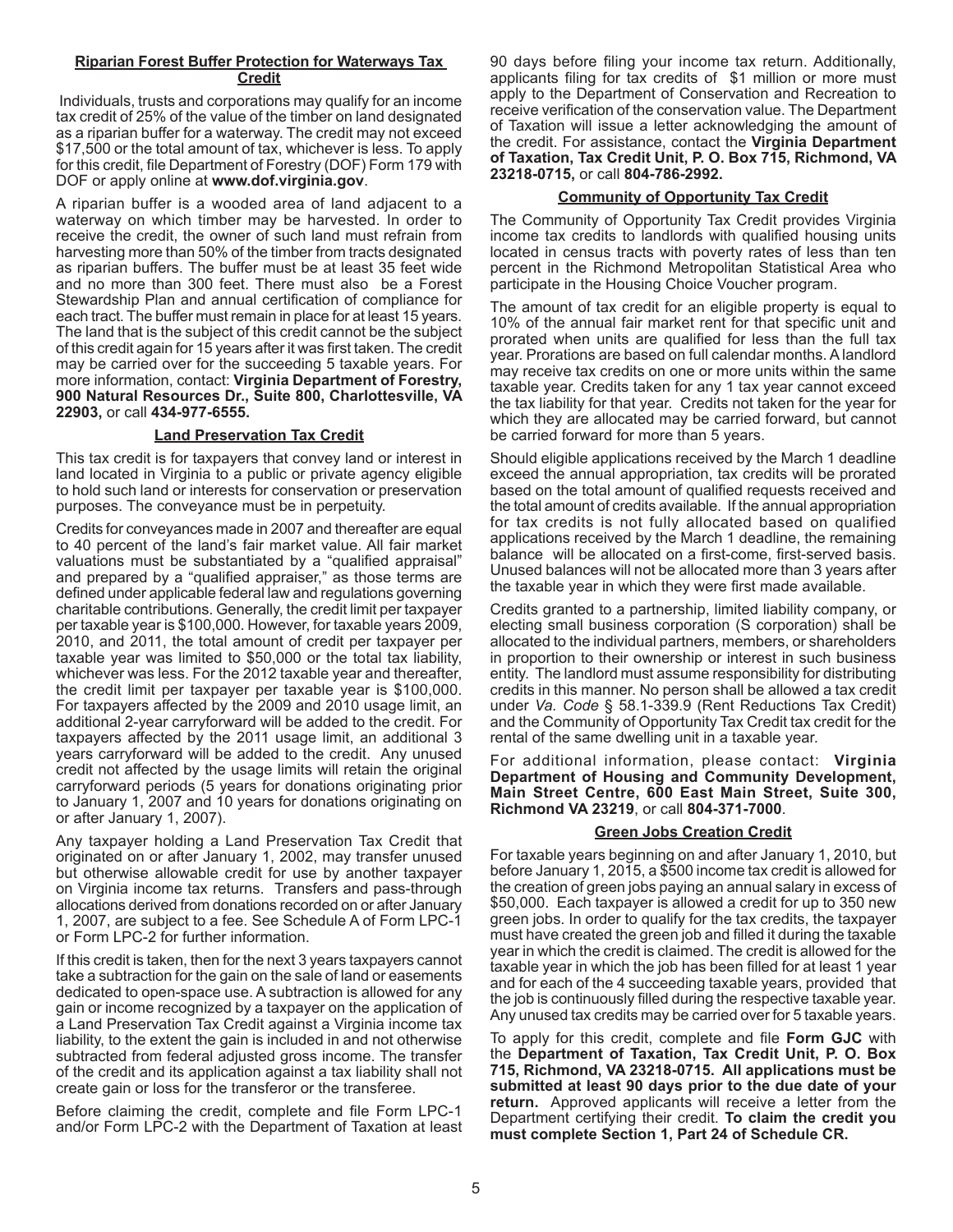For assistance, contact the **Department of Taxation, Tax Credit Unit, P. O. Box 715, Richmond, VA 23218-0715,** or call **804-786-2992.**

# **Political Contributions Credit**

Establishes a tax credit for individuals who make contributions to candidates for state or local political office equal to 50% of the amount of the contribution, subject to a \$25 limit for individuals and a \$50 limit for married taxpayers filing jointly.

### **Farm Wineries and Vineyards Tax Credit**

An individual and corporate income tax credit is available for Virginia farm wineries and vineyards in an amount equal to 25% of the cost of all qualified capital expenditures made in connection with the establishment of new Virginia farm wineries and vineyards and capital improvements made to existing Virginia farm wineries and vineyards.

The total amount of tax credits available for a calendar year cannot exceed \$250,000. If applications for this credit exceed \$250,000, the Department of Taxation will allocate the credits on a pro rata basis. Any credit amounts that exceed a taxpayer's liability can be carried forward for 10 years. Taxpayers cannot claim both this credit and a federal deduction for the same expenses under IRC § 179.

The business must apply by April 1st using Form FWV. Submitting a late application will disqualify you from the credit.All applications must be sent to the**Virginia Department of Taxation, Tax Credit Unit, P.O. Box 715, Richmond, VA 23218-0715**. This credit requires certification from the Tax Credit Unit to be claimed on your tax return. A letter will be sent to certify the credit.

For assistance, contact the **Department of Taxation, Tax Credit Unit, P. O. Box 715, Richmond, VA 23218-0715,** or call **804-786-2992.**

### **International Trade Facility Tax Credit**

An income tax credit is allowed for either increasing jobs related to an international trade facility or capital investment in an international trade facility. Taxpayers can elect to claim either credit, but cannot claim both credits in the same taxable year.The amount of the credit is equal to \$3,500 per new qualified full-time employee that results from increased qualified trade activities by the taxpayer or two percent of the amount of capital investment made by the taxpayer to facilitate the increased eligible trade activities.

No more than \$1.25 million in tax credits can be issued in any fiscal year. If the amount of tax credits requested exceeds \$1.25 million, the credits will be allocated proportionately among all qualified taxpayers. The Virginia Department of Taxation will determine the credit amount for the taxable year and provide a written certification to each taxpayer. The amount of the credit will be limited to fifty percent of the taxpayer's tax liability for the taxable year. Any unused credit amount can be carried forward for 10 years.

The business must apply byApril 1st using **Form ITF**. Submitting a late application will disqualify you from the credit.All applications must be sent to the **Virginia Department of Taxation, Tax Credit Unit, P.O. Box 715, Richmond, VA 23218-0715**. This credit requires certification from the Tax Credit Unit to be claimed on your tax return.Aletter will be sent to certify the credit. For assistance contact the **Department of Taxation, Tax Credit Unit, P. O. Box 715, Richmond, VA 23218-0715** or call **804-786-2992.**

### **Port Volume Increase Tax Credit**

A taxpayer that is an agricultural entity, a manufacturing-related entity (manufacturer or distributor of manufactured goods) or a mineral and gas entity that uses Virginia maritime port facilities and increases its port cargo volume through these facilities may be eligible to claim this tax credit.

To qualify for the credit, a taxpayer must generally increase its port cargo volume at Virginia port facilities in a single calendar year by 5% over its base year port cargo volume. Base year port cargo volume is equal to the total amount of net tons of noncontainerized cargo or 20-foot equivalent units (TEUs) or units ofroll-on of cargo actually transported by way of a waterborne ship or vehicle through a port facility during the 2013 calendar year or the first calendar year in which it meets the requirements of 75 tons of noncontainerized cargo, 10 loaded TEUs or 10 units of roll-on/roll-off cargo. The amount of the credit is generally equal to \$50 for each TEU, unit of roll-on/roll-off cargo, or 16 net tons of noncontainerized cargo above the base year port cargo volume. However, a qualifying major facility may apply for a credit equal to \$50 for each TEU unit of roll-on/roll-off cargo, or 16 net tons of noncontainerized cargo transported through a port facility during the major facility's first calendar year.

Any taxpayer claiming this credit must first submit an application to the Virginia Port Authority by March 1 of the calendar year after the taxable year in which the increase in port cargo volume occurs. The maximum amount of tax credits is capped at \$3.2 million for each calendar year. If, on March 15 of each year, the cumulative amount of tax credits requested by qualifying taxpayers for the prior year exceeds \$3.2 million, the credits will be prorated among the qualifying taxpayers who requested the credit.Aqualifying taxpayer is generally not permitted to receive more than \$250,000 each calendar year. However, if, on March 15 of each year, the \$3.2 million credit amount is not fully allocated among qualifying taxpayers, those taxpayers who have already been allocated a credit for the prior year are allowed a pro rata share of the remaining credit amount. Any unused tax credits may be carried over for 5 taxable years.

For more information, contact: **Virginia Port Authority, 600 World Trade Center, Norfolk, VA 23510**, or call **800-446-8098**.

# **Barge and Rail Usage Tax Credit**

For taxable years beginning on and after January 1, 2011, but before January 1, 2017, a business may receive an income tax credit for the usage of barge and rail to move cargo containers throughout the Commonwealth rather than using trucks or other motor vehicles on the Commonwealth's highways.

The amount of the credit is \$25 per 20-foot equivalent unit (TEU) or 16 tons of noncontainerized cargo or one unit of roll-on/ roll-off cargo moved by barge or rail. To receive this credit, an international trade facility is required to apply to the Department. No more than \$500,000 in tax credits can be issued in any fiscal year. The Department will determine the allowable credit amount for the taxable year and provide a written certification of the credit amount to each taxpayer. Taxpayers can claim this credit against the individual income tax, the corporate income tax, the tax on estates and trusts, the bank franchise tax, the insurance premiums tax, and the tax on public service corporations. Any unused tax credits may be carried over for five taxable years.

The business must apply byApril 1st using**Form BRU**. Submitting a late application will disqualify you from the credit.All applications must be sent to the**Virginia Department of Taxation, Tax Credit Unit, PO Box 715, Richmond, VA 23218-0715.** This credit requires certification from the Tax Credit Unit to be claimed on your tax return. A letter will be sent to certify the credit.

### **Telework Expenses Tax Credit**

The Telework Expenses Tax Credit is an individual and corporate income tax credit for employers who (1) incur eligible telework expenses pursuant to a telework agreement or (2) conduct telework assessments. This credit is equal to the amount of expenses incurred during the January 1, 2012 to January 1, 2017 calendar years and must be for eligible telework expenses incurred during the calendar year that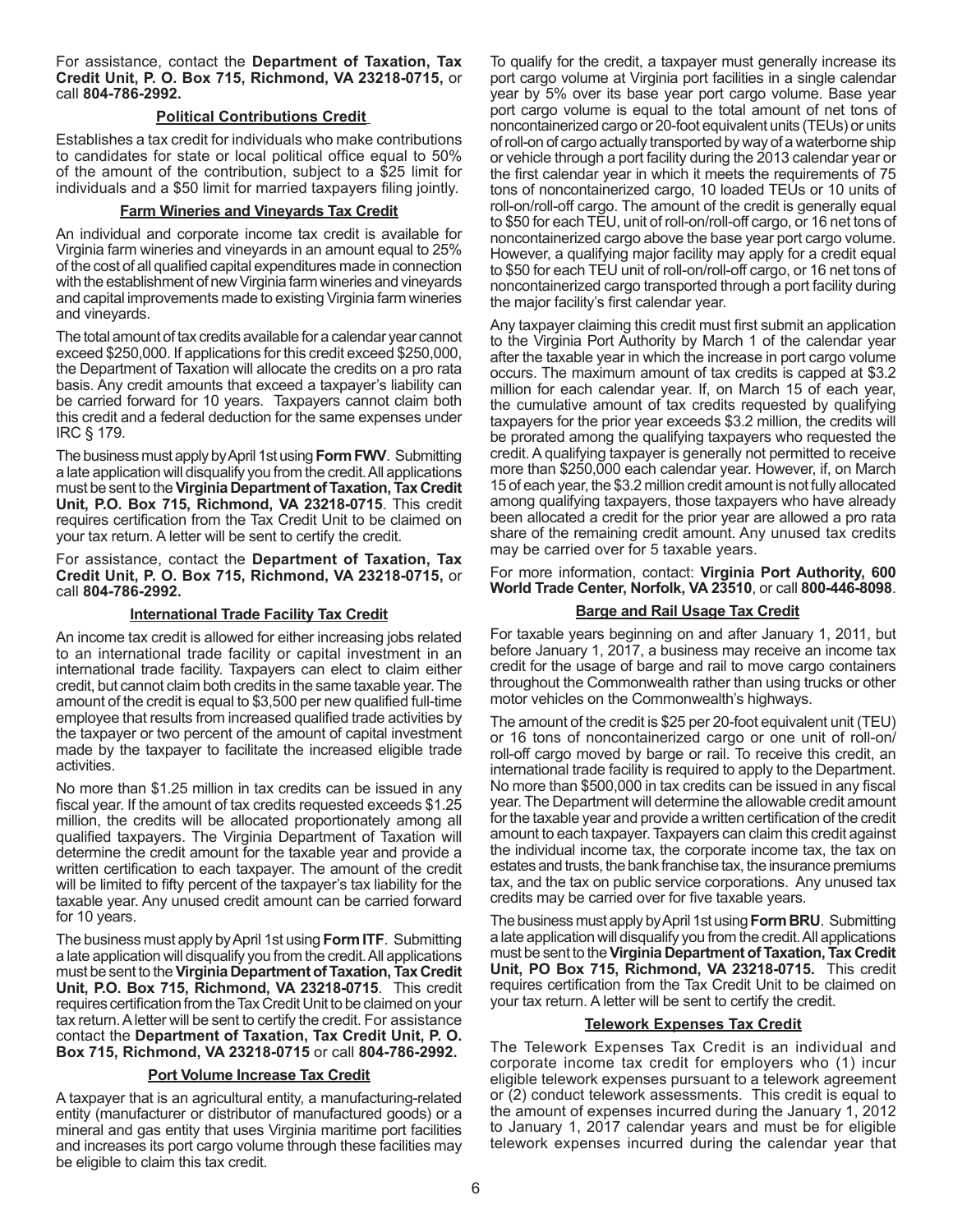ends during the taxable year. The amount of the credit cannot exceed \$50,000 per year for each employer.

To qualify for a credit for eligible telework expenses incurred pursuant to a telework agreement, the employer must enter into a signed telework agreement with the teleworking employee on or after July 1, 2012, but before January 1, 2017. This telework agreement must be in accordance with policies set by the Department of Rail and Public Transportation (DRPT). Such policies are available on the Telework!VAwebsite at **www. teleworkva.org**. The maximum amount of expenses that can be used in determining the amount of this portion of the credit is \$1,200 per employee.

The portion of the credit for telework assessment expenses is equal to the costs of preparing an assessment, not to exceed \$20,000. This portion of the credit can only be claimed once by an employer.

Taxpayers may claim this credit for taxable years beginning on or after January 1, 2012, but before January 1, 2017. The aggregate amount of tax credits that will be issued is capped at \$1 million annually. If credit applications exceed the \$1 million cap, credits will be allocated on a pro rata basis.

The amount of credit claimed cannot exceed the tax liability of the taxpayer. There is no carryforward of any unused credit. Accordingly, even if a taxpayer is granted a credit amount, he must have sufficient tax liability in order to claim the full credit amount. If the amount of credit granted exceeds the taxpayer's tax liability, he may only claim the credit up to the amount of his tax liability for the taxable year. To be eligible for this credit, the employer is not allowed to deduct the qualified expenses in any taxable year. If these expenses are deducted for federal purposes, they will need to be included as an addition on the Virginia return. Taxpayers are not eligible for this tax credit if any other income tax credit is claimed for the same expenses.

To qualify for the credit, the employer cannot claim another Virginia income tax credit on the jobs, wages or other expenses for the same employee.

Taxpayers are required to apply to the Department of Taxation to reserve a portion of the credit. The reservation application must be filed between September 1 and October 31 of the year preceding the taxable year for which the tax credit is earned. The Department of Taxation will provide tentative approval by December 31. If the applications for the credit exceed the cap, the credits will be allocated to taxpayers on a pro rata basis. To be eligible to claim the credit, a Telework Expenses Tax Credit Confirmation Application must be filed by April 1 of the year following the calendar year that the eligible expenses were incurred.

Information on the application process is available from the **Virginia Department of Taxation, Tax Credit Unit, P. O. Box 715, Richmond, VA 23218-0715,** or call **804-786-2992.**

### **Education Improvement Scholarships Tax Credit**

For taxable years beginning on or after January 1, 2014, but before January 1, 2028, an income tax credit may be claimed for monetary or marketable securities donations made to scholarship foundations included on an approved list published by the Virginia Department of Education. Credits may be earned in taxable years beginning on or after January 1, 2013, but before January 1, 2028. Tax credits earned during Taxable Year 2013 must be claimed in Taxable Year 2014. Tax credits earned during the Taxable Year 2014 and thereafter must be claimed in the year during which they were earned. Accordingly, Education Improvement Scholarships Tax Credits earned during both Taxable Years 2013 and 2014 should be claimed on the 2014 tax return. The credit is equal to 65 percent of the monetary or marketable securities donation made to the scholarship foundation. The credit can be claimed

against the individual income tax, corporate income tax, bank franchise tax, insurance premiums license tax, or tax on public service corporations. For individuals, the minimum value of any monetary or marketable securities donation eligible for a tax credit is \$500 in a taxable year, and the maximum value of monetary or marketable securities donations eligible for tax credits is the first \$125,000 in value of donations made in a taxable year. Such limitations on the minimum and maximum values of donations eligible for tax credits in a taxable year do not apply to donations made by any business entity, including a sole proprietorship.

Tax credits will be awarded to taxpayers on a first-come, firstserved basis in accordance with procedures established by the Virginia Department of Education. The total amount of credits available in any fiscal year is capped at \$25 million. Any unused tax credits may be carried over for the next five succeeding taxable years or until the total amount of credit has been taken, whichever is sooner. For additional information on how to qualify for certification, contact **the Department of Education at 804-225-3375.**

### **Coalfield Employment Enhancement Tax Credit**

For taxable years beginning on or after January 1, 1996, but before January 1, 2017, a tax credit may be earned by individuals, estates, trusts and corporations who have an economic ownership interest in coal mined in Virginia. Credits may be claimed for taxable years beginning on or after January 1, 1999. Compute the allowable credit on **Form 306** and report it on Schedule CR for the taxable year in which the credit is claimed and/or earned.

#### **Virginia Coal Employment and Production Incentive Tax Credit**

This credit may be allocated between a qualifying electricity generator and qualifying person with an economic interest in coal. The allocation of this credit may not exceed \$3 per ton. All credits earned on but after January 1, 2006, or prior to July 1, 2016, which are allocated to persons with an economic interest in coal, may be redeemed by the Tax Commissioner if the credits exceed the taxpayer's state tax liability for the applicable taxable year.To claim this credit, you must complete the **Form 306, Form 306T** and any applicable attachments.

### **Motion Picture Production Tax Credit**

Qualifying motion picture production companies are eligible to receive a series of refundable individual and corporate income tax credits in the aggregate amount of \$2.5 million for the 2010-2012 biennium and \$5 million for the 2012-2014 biennium. Effective July 1, 2014, (fiscal year 2015), and each fiscal year thereafter, the cap amount increases to \$6.5 million. *Base-Income Tax Credit:*The base credit available is 15% of all qualifying expenses (including wages), with a bonus of 5% if the production is filmed in an economically distressed area of the Commonwealth, making the total base credit available up to 20% of qualifying expenses.

*Additional Virginia Resident Credit:* The production company is allowed an additional credit of 10 to 20% of the total aggregate payroll for Virginia residents employed in connection with the motion picture production. For companies that spend at least \$250,000 in total production costs in the Commonwealth, but not more than \$1 million, the credit will equal 10% of the total Virginia resident aggregate payroll. For companies that spend over \$1 million in total production costs in the Commonwealth, the credit will equal 20% of the total aggregate Virginia resident payroll.

*Additional Virginia Resident First-Time Industry Employee Credit:* In addition to the above outlined credits, companies may claim a credit of 10% of their total aggregate payroll for Virginia residents who are employed as first time actors or first time members of a production crew in connection with a production in Virginia.